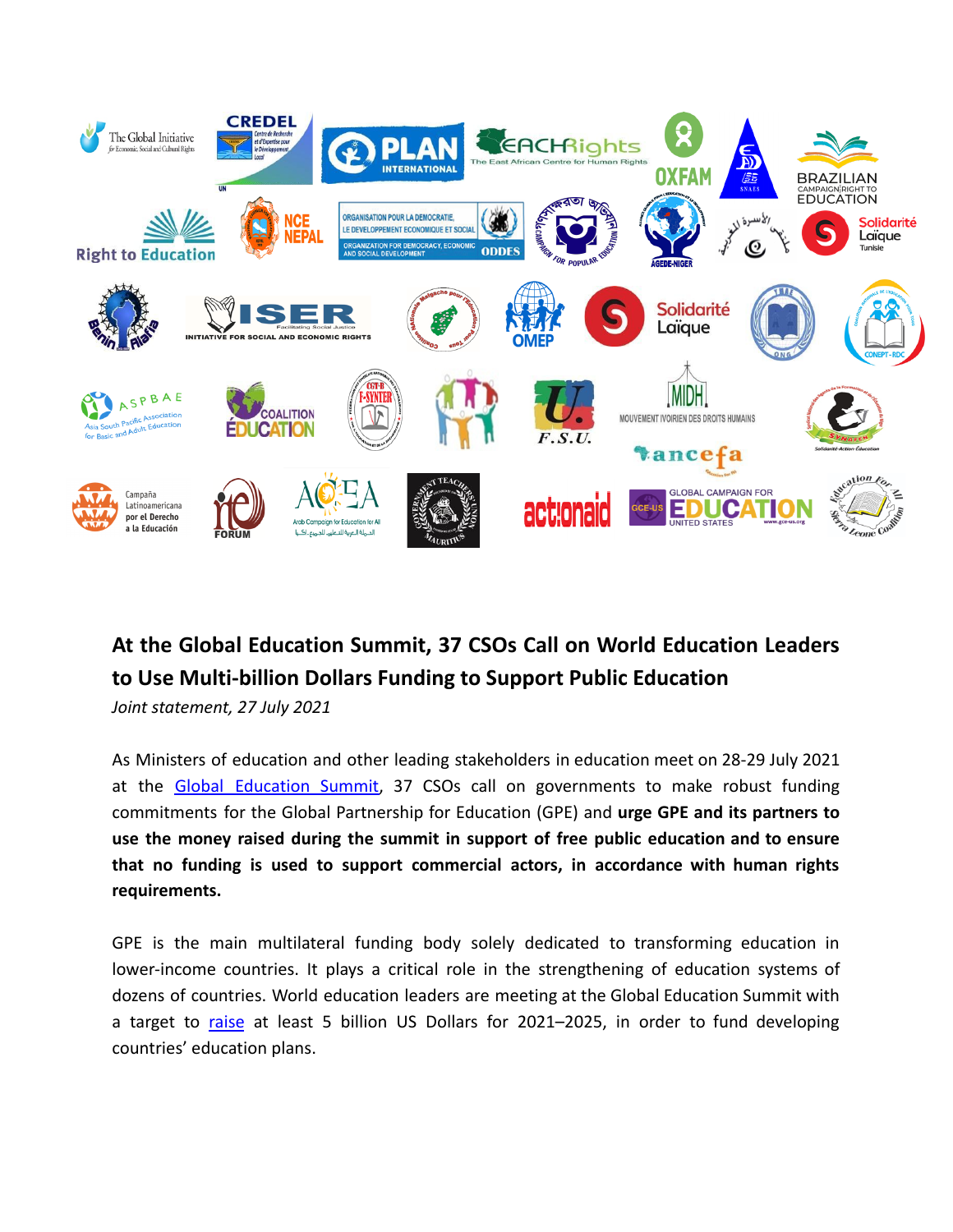The signing organisations strongly support the full replenishment of the GPE by donors, and call on States to commit to maintain or increase the current share of the national budget allocated to education (aiming at least 6% of GDP). In addition, while increased funding will be crucially important, how the money will be spent is equally critical. **A new [policy](https://drive.google.com/drive/u/1/folders/1V4KFI5eeX4Up1HMMTsu141om9hboVccZ) brief published today that reviews seven case studies in developing countries**, from Namibia to Brazil, through Vietnam, shows that well-organised public education systems are possible everywhere, with political will and use of locally relevant practices. Yet as [noted](https://www.ohchr.org/EN/Issues/Education/SREducation/Pages/COVID19.aspx) in a recent report by the UN Special Rapporteur on the right to education, the COVID-19 crisis has exposed previous failures to invest adequately in public education, exacerbated pre-existing inequalities, and has raised concerns about the unsustainable nature of large-scale private involvement in education. The risk is particularly high for the most marginalised, including girls, children with disabilities, and impoverished people who depend on fully funded good quality, free public systems for their education.

GPE Member States, which are all parties to one or more treaties protecting the right to education, can also seek guidance in the Abidjan [Principles,](https://www.abidjanprinciples.org/) which were adopted in 2019 and are the [reference](https://www.abidjanprinciples.org/en/support/official-recognition) text to implement the right to education in the current context. In a new July 2021 [resolution](https://bit.ly/3B4tW4C), the United Nations Human Rights Council asked States to invest the maximum of available resources in *public* education, and called on UN agencies to work with the GPE and civil society to provide technical support to States to realise the right to education in the COVID-19 and post-COVID context. The Council also recognised for the second time the Abidjan Principles, which recalls that "international assistance and cooperation, where provided, must reinforce the building of free, quality, public education systems".

The signing organisations urge States and education stakeholders participating at the GPE Summit to ensure that GPE's funding and technical engagement are aligned with the right to education, in particular by fulfilling the right to free, quality, inclusive public education, and specifically to:

1. **Reinforce GPE's support to free public education** as part of its process to strengthen the operationalisation of its programmes, in particular by ensuring that the partnership compacts to be supported by GPE's system transformation grants explicitly focus on strengthening public education systems, developing GPE's secretariat capacities to work on human rights with a dedicated and adequately trained and resourced staff person, and ensuring that the Partnership Compact and the Local Education Group be truly inclusive and have the necessary capacity and expertise to integrate human rights into their work;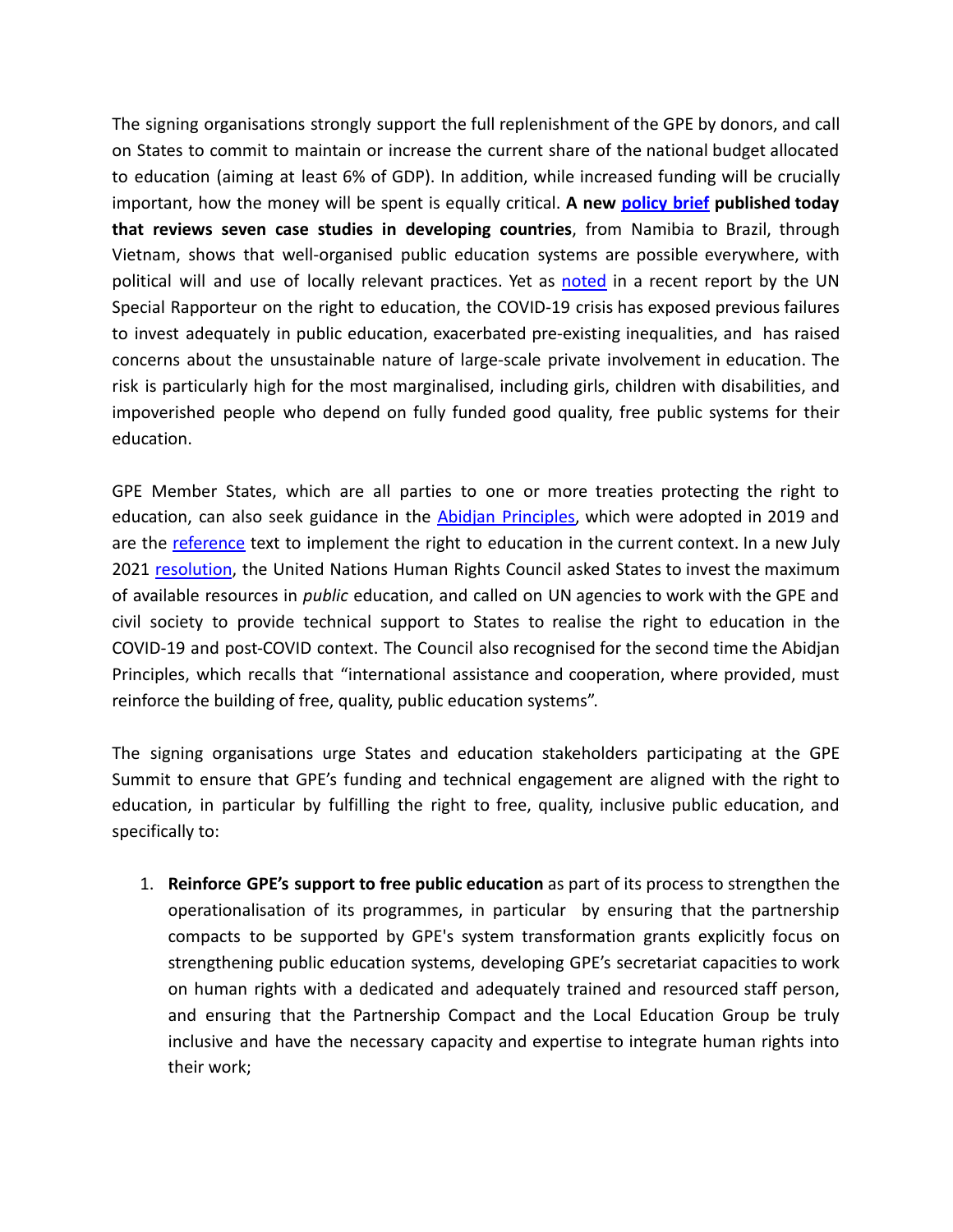- 2. Maintain and reinforce the commitment that **no public funding goes to commercial providers of, and actors in, education**; and,
- 3. In line with the latest UN Human Rights Council Resolution and recent efforts undertaken by the GPE, work with UNESCO, including the IIEP, and the UN Office of the High Commissioner for Human Rights, as well as other relevant international and national institutions and civil society, to **strengthen the operationalisation of human rights in its activities and Member States' educational planning and practice**.

## **Signatures**

- 1. ActionAid
- 2. Africa Network Campaign on Education For All (ANCEFA)
- 3. Alliance Globale pour l'Education et le Développement Niger
- 4. Arab Campaign for Education for all (ACEA)
- 5. Asia South Pacific Association for Basic and Adult Education (ASPBAE)
- 6. Brazilian Campaign for the Right to Education
- 7. Cameroon Education For All Network (CEFAN)
- 8. Campaign for Popular Education (CAMPE), Bangladesh
- 9. Coalition Education (France)
- 10. Coalition Marocaine de l'éduction pour Tous
- 11. Coalition nationale de Madagascar pour EPT (CONAMEPT)
- 12. Coalition Nationale de l'Education Pour Tous en République Démocratique du Congo "CONEPT RDC"
- 13. CEPO ONG-RDC
- 14. COTAE
- 15. East African Centre for Human Rights (EACHRights)
- 16. Education For All Sierra Leone Coalition (EFA-SL)
- 17. Fédération des Syndicats nationaux des Travailleurs de l'Education et de la Recherche (F-SYNTER)
- 18. Global Campaign for Education-US
- 19. Global Initiative for Economic, Social and Cultural Rights (GI-ESCR)
- 20. Government Teachers' Union Ile Maurice
- 21. Hakijamii Economic and Social Rights Centre
- 22. Initiative for Social and Economic Rights (ISER)
- 23. Latin American Campaign for the Right to Education (CLADE)
- 24. National Campaign for Education Nepal (NCE Nepal)